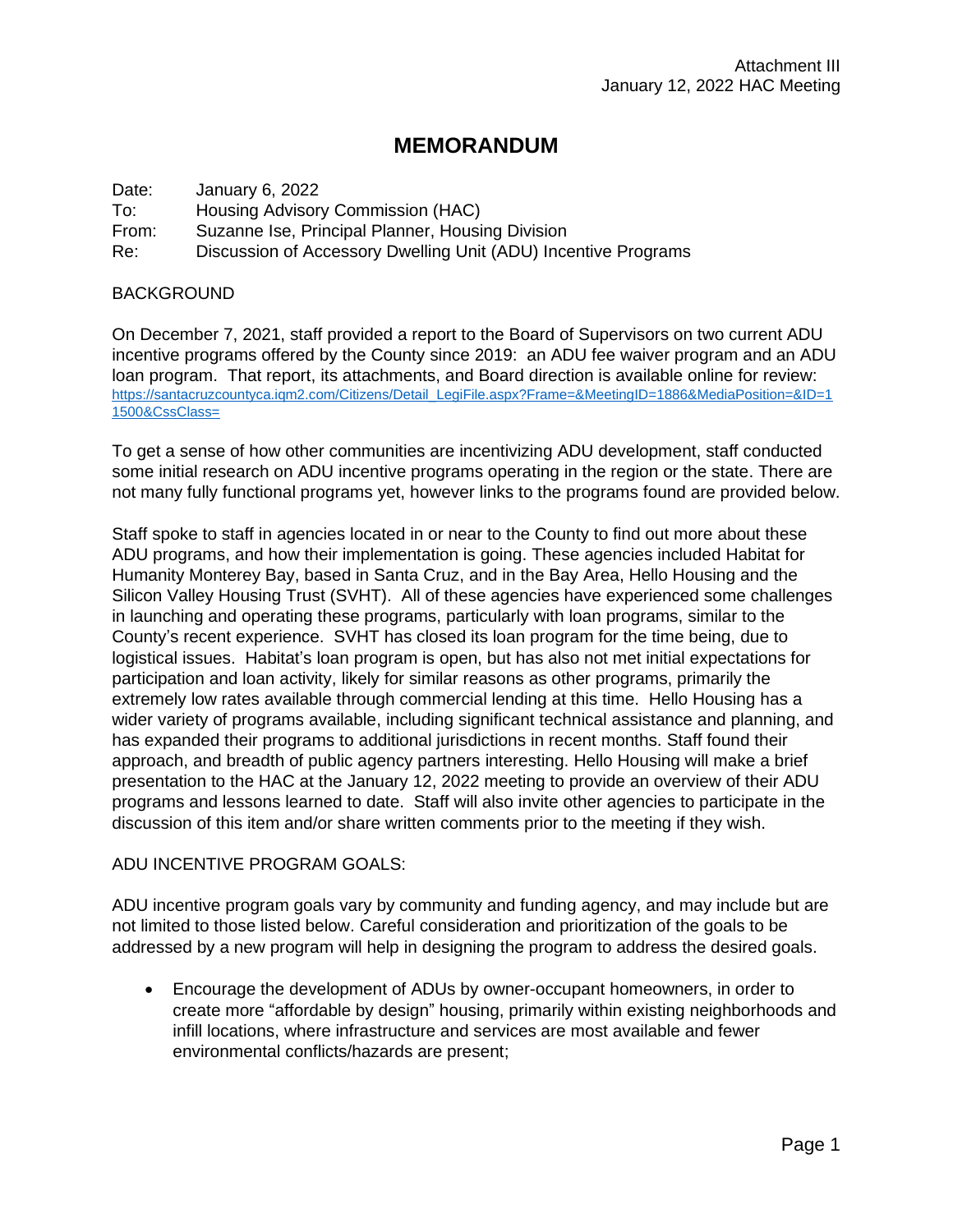- Address logistical and/or financial challenges impeding ADU development, particularly by homeowners who lack the necessary resources or technical understanding to develop an ADU without public sector or charitable assistance;
- Assist homeowners who are lower- or moderate-income households themselves; and/or are willing to impose affordable rental restrictions on their new ADU. Programs funded by restricted affordable housing funds, such as the fund currently used for the County's ADU loan program, require these types of restrictions to ensure that the funds are used to create, improve and/or preserve housing affordable to lower- and moderate-income households.

## STAFF RECOMMENDATION

Review the December 7 Board report linked above, consider presentation (Item 7 on the agenda) and any other written or oral public comments received on this item, then open the discussion for commissioner questions and comments. Provide suggestions to staff for new and/or modified ADU incentive programs to be considered for implementation by the County. Staff will use the Commission's input to develop a proposed program(s) description and cost estimates for the Commission's consideration at its March meeting, where it will make a formal recommendation to the Board on this topic.